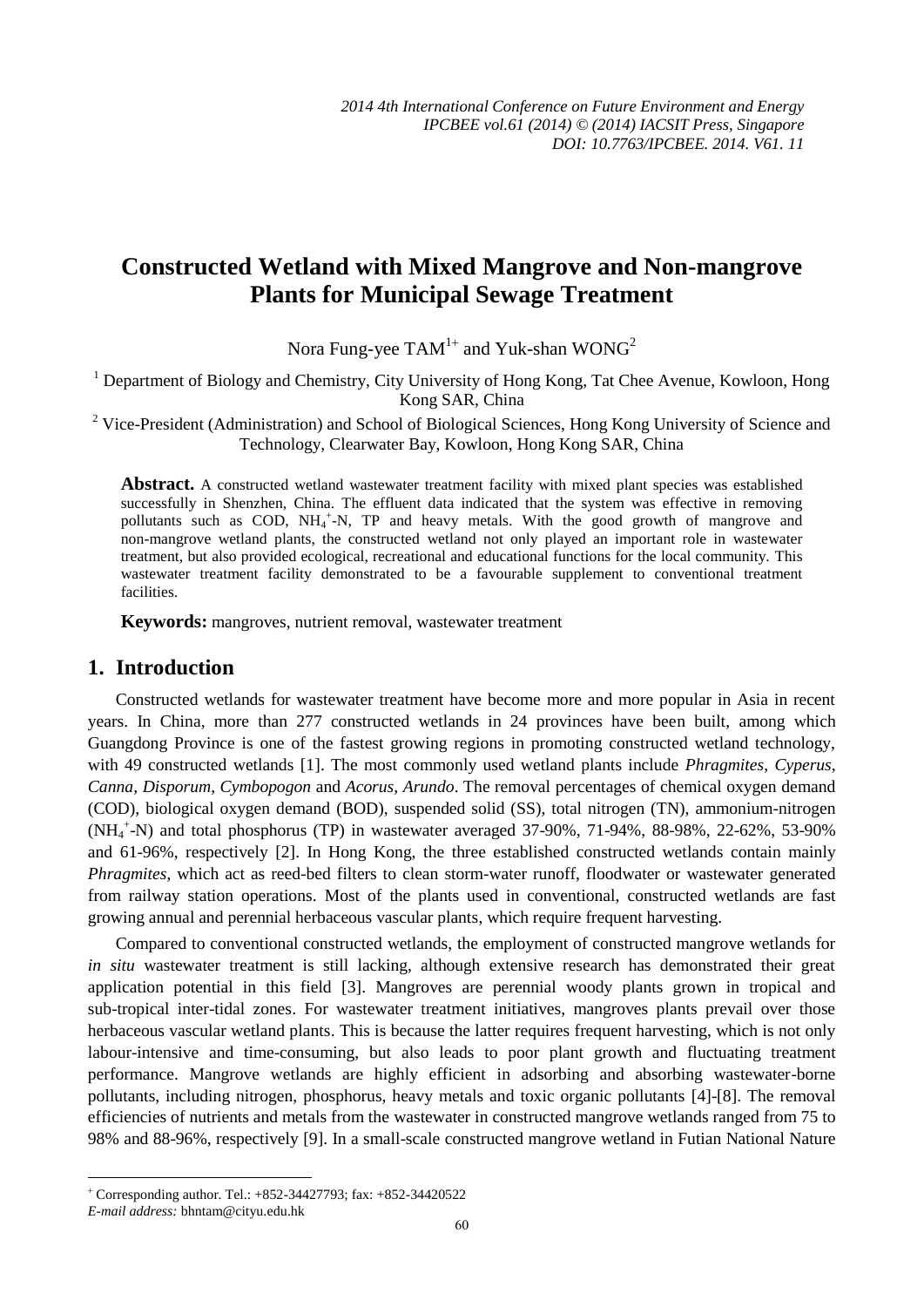Reserve, China, mangrove species *Kandelia obovata*, *Aegiceras corniculatum* and *Sonneratia caseolaris* had good removal-efficiency for COD, BOD<sub>5</sub>, NH<sub>4</sub><sup>+</sup>-N, TN and TP [8].

The selection of wetland plants for constructed wetlands is important, as different species vary in pollutant removal efficiency. Shi et al. [10] showed that all seven plant species, *Thalia dealbata*, *Phragmites australis*, *Miscanthus sacchariflorus*, *Scirpus tabernacmontani*, *Canna indica*, *Cyperus papyrus* and *Disporum cautoniense,* had satisfactory removal abilities, but the removal was pollutant- and species-specific, with good removal of TN (81%) and NH<sub>4</sub><sup>+</sup>-N (82%) by *T. dealbata* but not COD (54%). *C. indica* and *C.* papyrus were efficient in removing COD (70-73%), TN (73-75%) and NH<sub>4</sub><sup>+</sup>-N (75-78%). *M. sacchariflorus* had the poorest performance. So far, most constructed wetlands have mono-culture or plants with similar characteristics and few attempts have been made to use mixed plants with different features. The present paper reports the design and construction of a pilot-scale, sub-surface flow wetland system with mixed mangrove and non-mangrove plant species for treating municipal sewage from domestic and industrial sources.

# **2. Constructed Wetland Treatment System**

The constructed wetland treatment system is located in Longgang, about 60 km east of downtown Shenzhen, China. The key parameters of the constructed wetland are summarized in Table 1. Three mangrove species commonly found in Hong Kong and Southern China, namely *Kandelia obovata* (Ko), *Aegiceras corniculatum* (Ac) and *Bruguiera gymnorrhiza* (Bg), and seven non-mangrove species, including *Canna indica* (Ci), *Cyperus alternifolius* (Ca), *Cyperus papyrus* (Cp), *Thalia dealbata* (Td), *Arundo donax* var. versicolor (Ad), *Acorus calamus* (Acc) and *Iris tectorum* (It), based on the wide application and availability in Shenzhen and Southern China, were chosen. The arrangement of different plant species and the assigned area for each species are summarized in Table 2 and Figure 1. Mangrove plants, known to have higher tolerance levels to salts and pollutants than the non-mangrove plants, were placed at the sewage inlet section of the constructed wetland. Among different mangrove species, Bg was found to be most tolerant, followed by Ko and Ac, thus Bg was planted closest to where wastewater was discharged. Previous studies also showed that Bg had the highest tolerance to heavy metal and oil stress and was the best species for wastewater treatment [11]-[13].

| Parameter                  | Information                                                                        |  |  |  |  |
|----------------------------|------------------------------------------------------------------------------------|--|--|--|--|
| Floor area                 | $240 \text{ m}^2$                                                                  |  |  |  |  |
| Treatment capacity         | $50 \text{ m}^3/\text{d}$                                                          |  |  |  |  |
| Equivalent population size | 250 (based on the daily consumption of water of $0.2 \text{ m}^3/\text{person}$ in |  |  |  |  |
|                            | urban areas of China)                                                              |  |  |  |  |
| Type                       | 4-stage tandem-type sub-surface flow                                               |  |  |  |  |
| Substrate                  | 0.85 m in depth consisting of three layers (from bottom to top):                   |  |  |  |  |
|                            | Gravel (0.15 m), soil (0.35 m), sand (0.35 m)                                      |  |  |  |  |
| Vegetation                 | Mixed culture of mangrove and non-mangrove plants                                  |  |  |  |  |

Table 1: Key parameters of the constructed wetland



Fig. 1: Area number assigned and their establishment few months later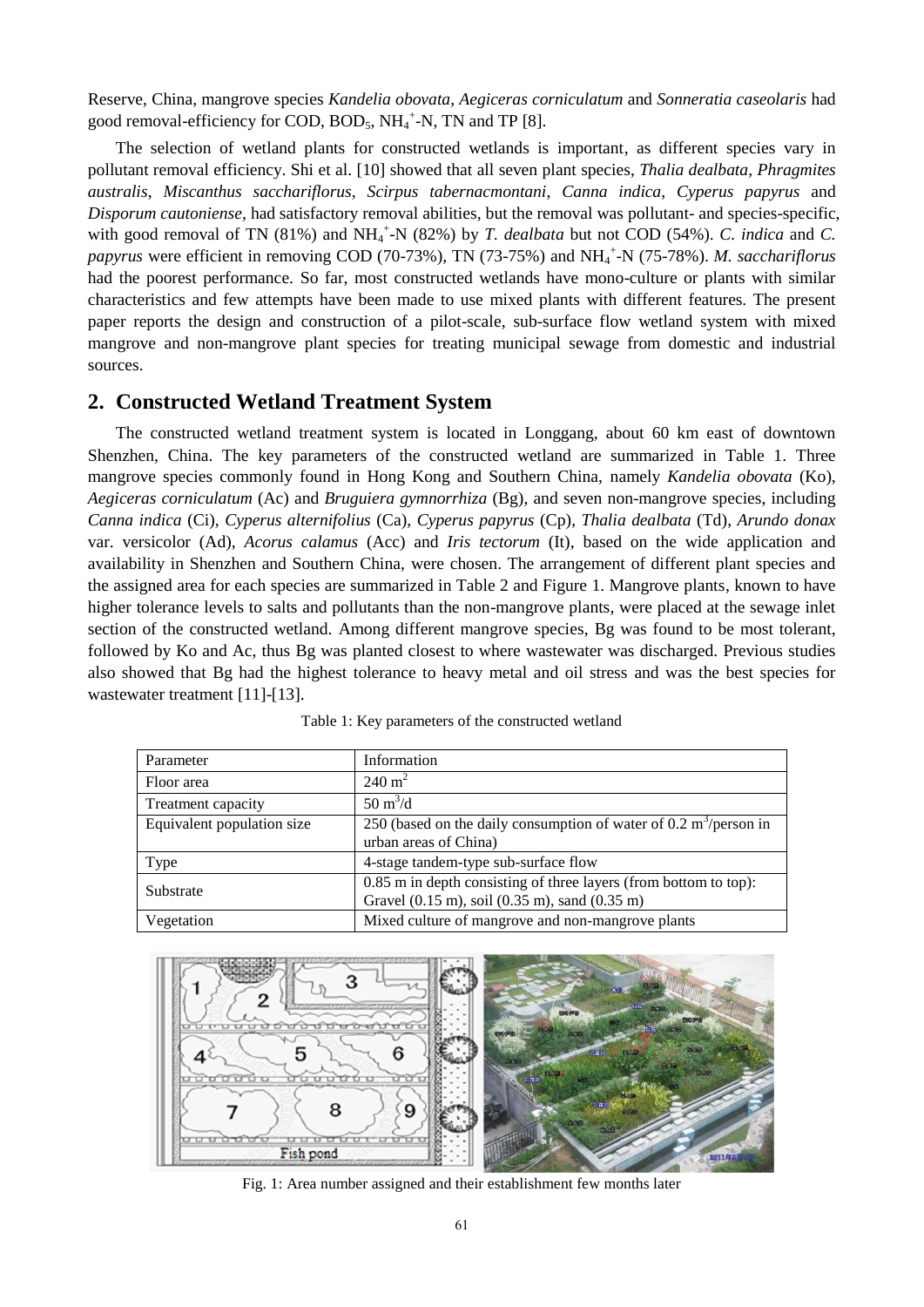### **3. Treatment Efficiency of the Constructed Wetland**

The COD concentrations in influent varied from 200 to 400 mg  $L^{-1}$  and were stabilized to below 20 mg  $L^{-1}$  after treated by the constructed wetland, much lower than the discharge standard 50 mg  $L^{-1}$  (Fig. 2A). The average removal percentage of COD was over 90%. The concentrations of  $NH_4^+$ -N in sewage were in the range of 30-92 mg  $L^{-1}$ , and the fluctuations were due to the seasonal changes in ambient temperatures and sewage production (Fig. 2B). The average effluent  $NH_4^+$ -N concentrations were below 3 mg/L, lower than the discharge standard of 8 mg  $L^{-1}$ , and the removal was over 95%. Total phosphorus concentrations in the influent ranged from 1.7 to 6.8 mg  $L^{-1}$ , and the effluent values dropped to 0.6-1.9 mg  $L^{-1}$ , with removal percentages between 40 to 65% (Fig. 2C). Four heavy metals, Ni, Pb, Cu and Cr, were detected in the influent, with mean concentrations of 17.5, 12.5, 12.2 and 12.0 mg  $L^{-1}$ , respectively, and the respective ranges of 16.2-18.2, 8.1-17.1, 8.1-16.9 and 8.9-15.6 mg  $L^{-1}$ . After passing through the constructed wetland system, all four heavy metals were below detection. These results demonstrated that the constructed wetland was effective in removing organic matter, nutrients and heavy metals. The plants also grew well and some even had flowers, indicating the mangrove and non-mangrove plants mixed well. The system looked like a beautiful garden rather than a sewage treatment system (Fig. 1).

Table 2: Plant species and vegetated area  $(m^2)$  in the constructed wetland. The assigned area # is shown in Figure 1

|                | Vegetated | Non-mangrove species |                          |                |      |     |                | Mangrove species |           |     |     |
|----------------|-----------|----------------------|--------------------------|----------------|------|-----|----------------|------------------|-----------|-----|-----|
| Area#          | area      | Ca                   | <b>It</b>                | Ci             | Ad   | Acc | Td             | Cp               | <b>Bg</b> | Ko  | Ac  |
|                | 10        | 5                    | $\overline{\phantom{0}}$ | ۰              | 3    | -   | -              | -                |           | -   |     |
| 2              | 20        | 4                    | $\overline{2}$           | $\overline{2}$ | 4    | -   | $\overline{2}$ |                  | 4         | 2   |     |
| 3              | 15        | -                    | 1.5                      | 3              |      | 1.5 | 3              | 3                | 3         | -   |     |
| $\overline{4}$ | 10.8      | 3.6                  | 1.8                      | 1.8            | -    | 1.8 | -              | -                | -         | -   | 1.8 |
| 5              | 15        | 3                    | $\overline{\phantom{a}}$ | 3              | -    | 1.5 | 1.5            | 3                | -         | ۰   | 3   |
| 6              | 10.8      | 3.6                  | $\overline{\phantom{0}}$ | ۰              | 3.6  | 1.8 |                |                  | -         | 1.8 |     |
| 7              | 15        | 5                    | $\overline{\phantom{0}}$ | 5              | -    | 1.2 | 1.3            | 2.5              | -         | -   |     |
| 8              | 16        | 4                    | $\overline{\phantom{0}}$ | 2              |      | 2   | 4              | 4                |           |     |     |
| 9              | 5         | 2.5                  | $\overline{\phantom{a}}$ | 2.5            | -    | -   |                |                  | -         | -   |     |
| <b>Total</b>   | 117.6     | 30.7                 | 5.3                      | 19.3           | 10.6 | 9.8 | 11.8           | 12.5             | 8         | 3.8 | 5.8 |

Ca, *Cyperus alternifolius*; It, *Iris tectorum*; Ci, *Canna indica*; Ad, *Arundo donax* var. versicolor; Acc, *Acorus calamus*; Td, *Thalia dealbata*; Cp, *Cyperus papyrus*; Bg, *Bruguiera gymnorrhiza*; Ko, *Kandelia obovata*; Ac, *Aegiceras corniculatum* 



Fig. 2: Concentrations of organic matter (A), ammonium nitrogen (B) and Total phosphorus (C) in influent and effluent